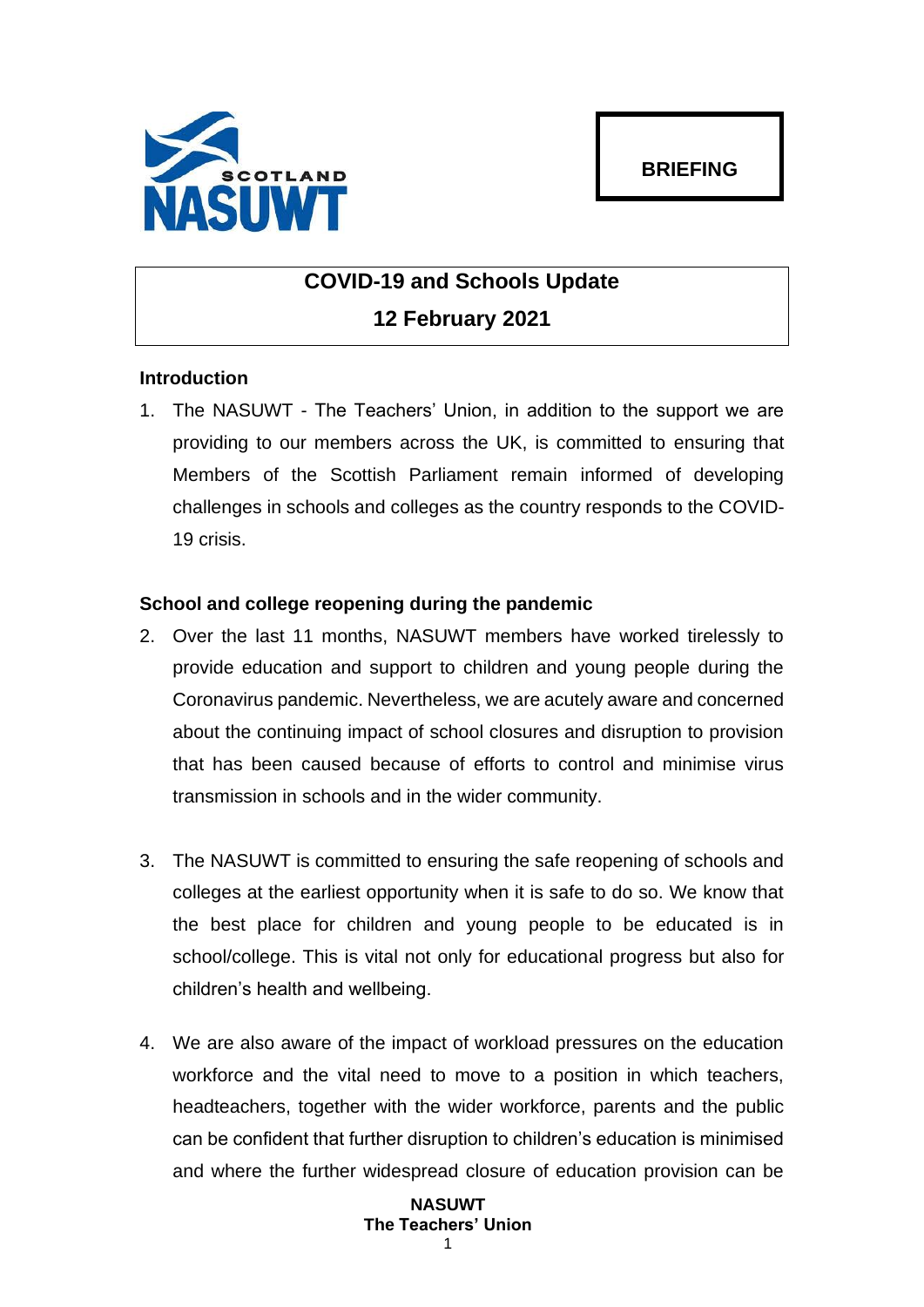avoided. We believe that the safety of the workforce and pupils must continue to remain paramount.

- 5. Whilst we welcome a number of commitments made to date by the Scottish Government, we also believe that securing the wider reopening of all provision will require a clear and shared understanding of what is expected, rigorous and consistent application of measures to ensure safe return to face to face teaching and learning, and a credible plan that garners the confidence of the workforce, parents and the general public. We believe that this can only be achieved where there is continued effort to work constructively with the NASUWT and other education workforce representatives and employers to ensure that the requisite conditions and assurances are established to effect the safe and sustainable reopening of schools and colleges as national restrictions are lifted.
- 6. Our priorities for the safe full reopening of schools and colleges focus on the need for clarity of expectation, consistency of application and measures to secure the confidence of the workforce, parents and the public. Taken together, we believe that the following measures will enable the safe and sustainable reopening of schools and colleges when national restrictions are lifted.
- 7. We believe the Government must now:
	- (i) Demonstrate that decisions are led by the scientific evidence and advice
		- Provide evidence of significant and sustained reductions to the R rate – nationally, regionally and locally. Wider reopening must be managed and safe to those in schools and should not compromise wider public health.
		- Publish conclusive scientific evidence on the risks of in-school virus transmission.
		- Provide transparency regarding data sharing on COVID transmission rates amongst pupils and staff at individual school/college level and at local authority/area level.

#### **NASUWT The Teachers' Union**  $\mathcal{L}$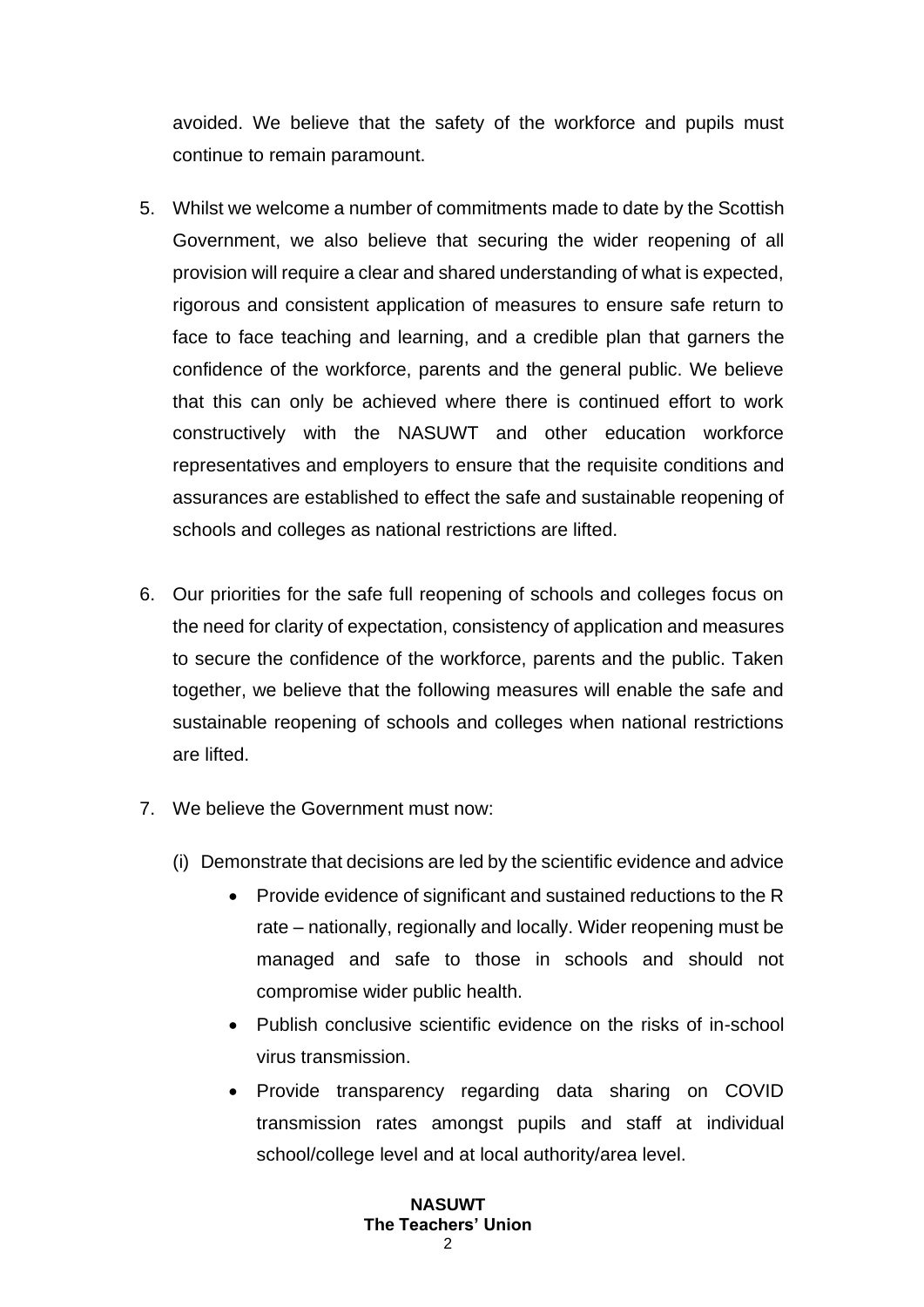- (ii) Ensure effective and consistent action against the spread of the virus
	- Give good notice to enable schools to prepare to reopen fully. There must be no last-minute decisions and no surprises, and all guidance should be published in good time.
	- Implement a staggered plan for reopening to give time for local and national public health teams to monitor the impacts of reopening in a cautious and measured way and to reduce the risk of a further surge in community-level virus transmission.
	- Put in place measures to ensure the readiness and compliance of schools/colleges for reopening, including stronger advice on essential safety measures.
	- Ensure that schools/colleges are given sufficient time to undertake the essential implementation of COVID-safety training of staff during normal working time to ensure the effective and consistent implementation of risk control measures.
	- Provide additional funding to meet the additional COVID-safety costs incurred by schools and colleges (including for cleaning, materials and additional staffing) and to ensure that safety measures remain paramount at all times. NASUWT The Teachers' Union School and college reopening during the pandemic (continued overleaf)
- (iii) Ensure the same protections for teachers and support staff as for workers in other occupations
	- Publish further national guidance, jointly developed with school and college workforce representatives, taking into account any planned phasing for the return of pupils and providing clarity over the teaching and learning activities that will be undertaken.
	- Put in place clear, accessible and responsive systems to enable teachers and parents to report to an appropriate independent body their concerns over COVID-safety.

### **NASUWT The Teachers' Union**  $\mathbf{c}$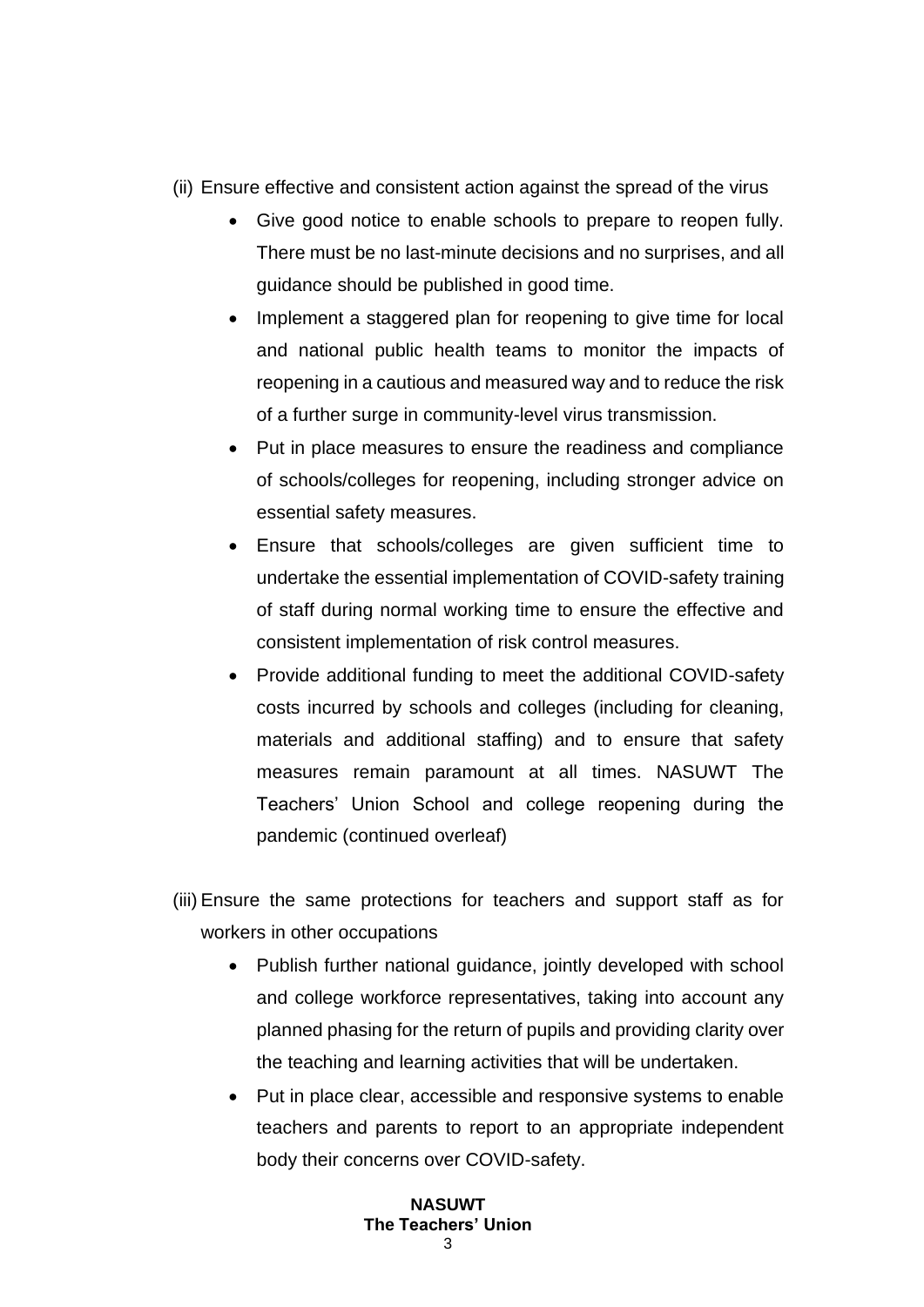- Provide for effective inspection and enforcement arrangements to address non-compliance with Government guidance.
- Ensure that clinically extremely vulnerable staff continue to stay at home, pending any further changes to general shielding guidance.

(iv)Ensure effective controls are in place to minimise the spread and impact of COVID-19

- Ensure stronger adherence with essential non-pharmaceutical interventions (such as handwashing, cleaning, and two-metre social distancing between adults).
- In view of uncertainty around new variants, put in place stronger mitigations and control measures, such as: ventilation monitoring; enhanced use of face coverings in schools by adults in all settings and by secondary age pupils; optional use of face coverings by pupils in primary schools; two-metre social distancing between secondary age pupils; and use of rotas or other measures to limit occupancy levels, provide enhanced physical distancing and prevent overcrowding.
- Ensure stringent adherence to essential mitigations (such as social distancing, face masks) to ensure that homeschool/college transport is COVID-secure.
- Establish effective and competent mass asymptomatic testing arrangements for staff and pupils, in addition to maintaining an effective test and trace system.
- Give priority access to COVID-19 vaccines for teachers and education staff, phasing the roll-out of vaccinations in settings that are the first to open fully, and to reduce the risk of further school/college closures when schools reopen fully.